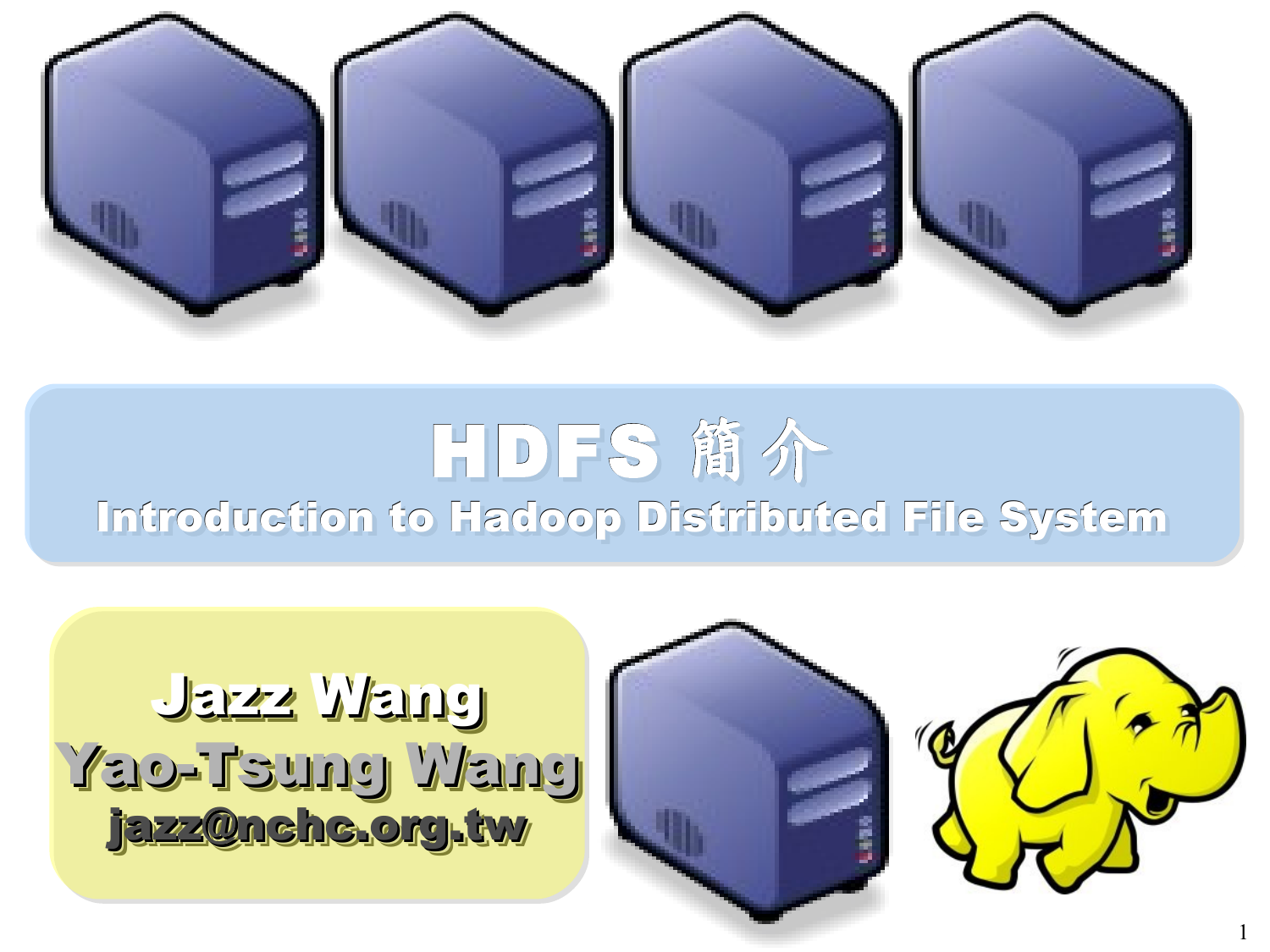## What is HDFS ?? 什麼是 HDFS ??

- **Hadoop Distributed File System**
	- 實現類似 Google File System 分散式檔案系統
	- Reference from Google File System.
	- 一個易於擴充的分散式檔案系統,目的為對大量資料進行分析
	- A scalable distributed file system for large data analysis .
	- 運作於廉價的普通硬體上,又可以提供容錯功能
	- based on commodity hardware with high fault-tolerant.
	- 給大量的用戶提供總體性能較高的服務
	- It have better overall performance to serve large amount of users.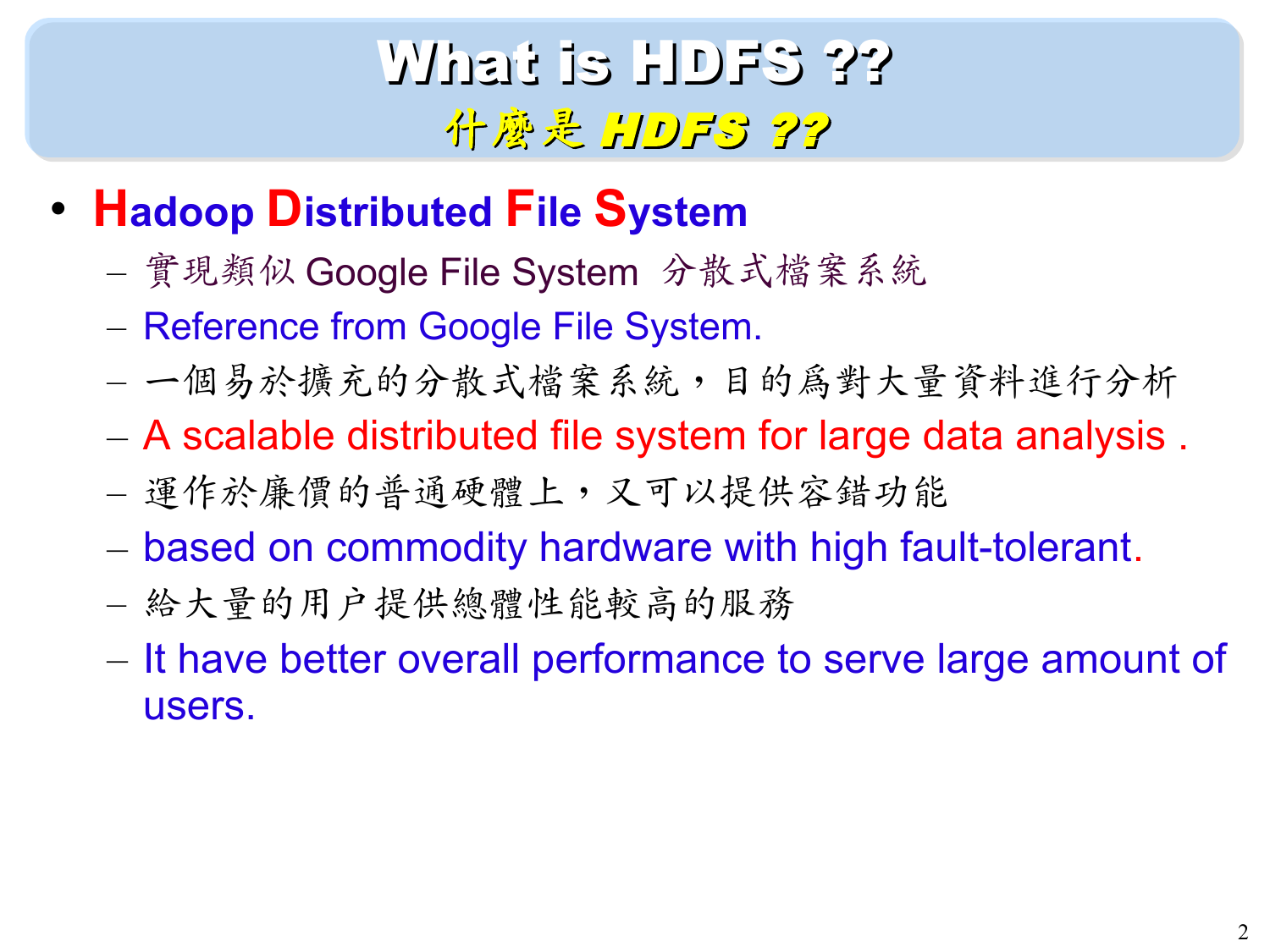## Features of HDFS ... HDFS 的特色是 ...

- 硬體錯誤容忍能力 **Fault Tolerance**
	- 硬體錯誤是正常而非異常
	- Failure is the norm rather than exception
	- 自動恢復或故障排除
	- automatic recovery or report failure
- 串流式的資料存取 **Streaming data access**
	- 批次處理多於用戶交互處理
	- Batch processing rather than interactive user access.
	- 高 Throughput 而非低 Latency
	- High aggregate data bandwidth (throughput)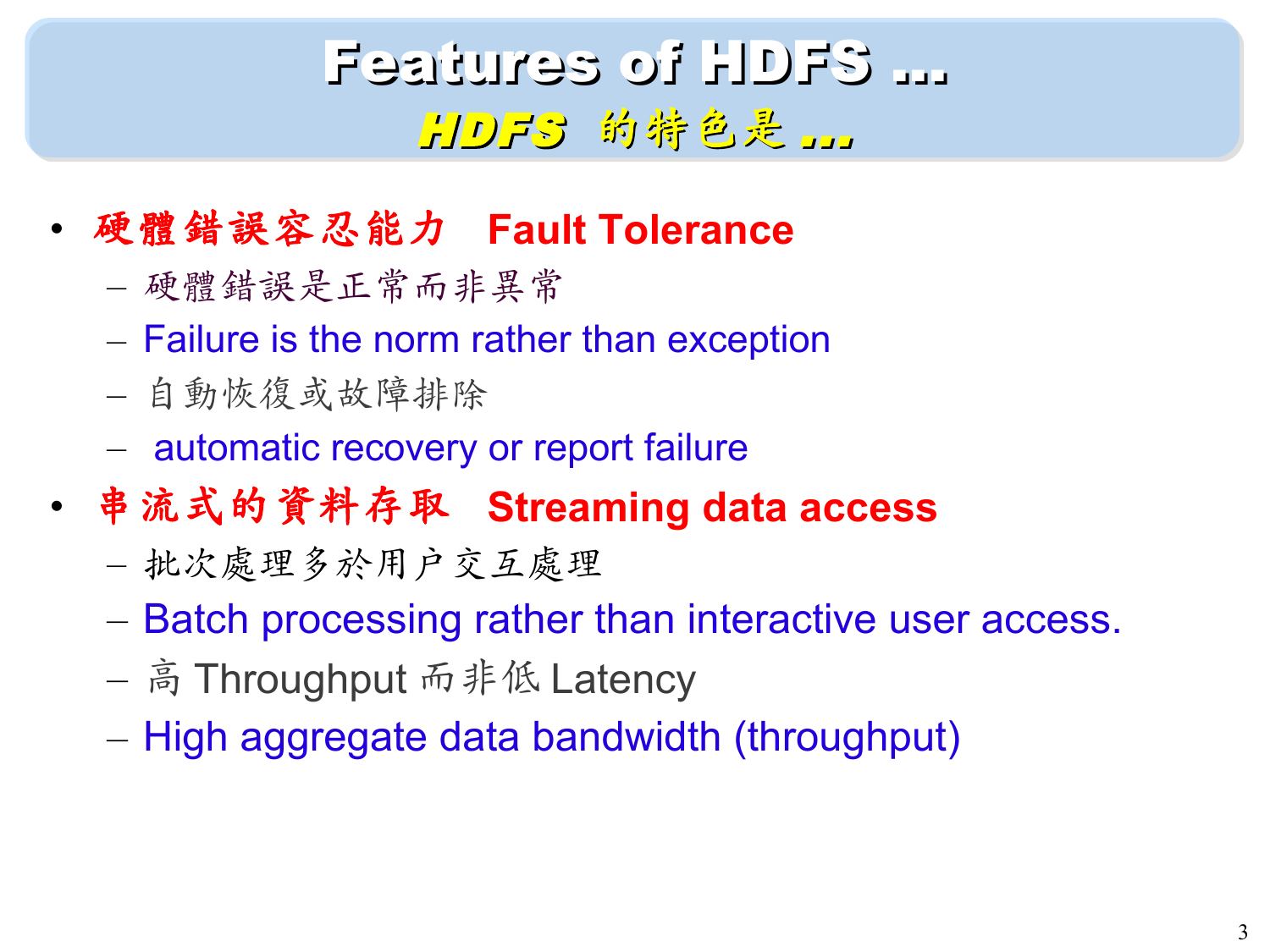#### Features of HDFS ... *HDFS* 的特色是 *...*

- 大規模資料集 **Large data sets and files**
	- 支援 Petabytes 等級的磁碟空間
	- Support Petabytes size
- 一致性模型 **Coherency Model**
	- 一次寫入,多次存取 Write-once-read-many
	- 簡化一致性處理問題 This assumption simplifies coherency
- 在地運算 **Data Locality**
	- 到資料的節點上計算 > 將資料從遠端複製過來計算
	- "move compute to data" > "move data to compute"
- 異質平台移植性 **Heterogeneous**
	- 即使硬體不同也可移植、擴充
	- HDFS could be deployed on different hardware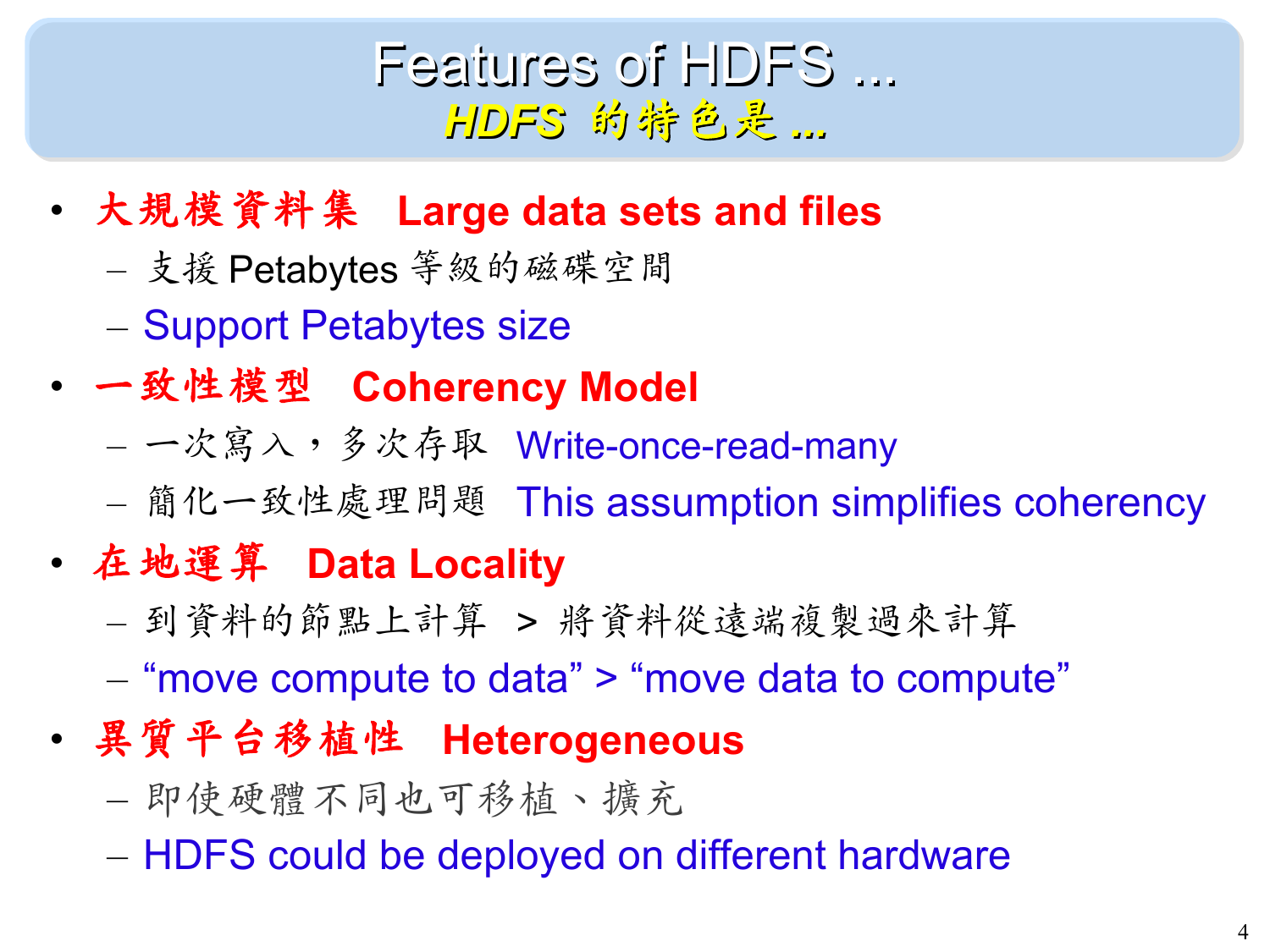#### Parallel Computing using NFS storage Parallel Computing using NFS storage 使用 NFS 進行平行運算 使用 NFS 進行平行運算

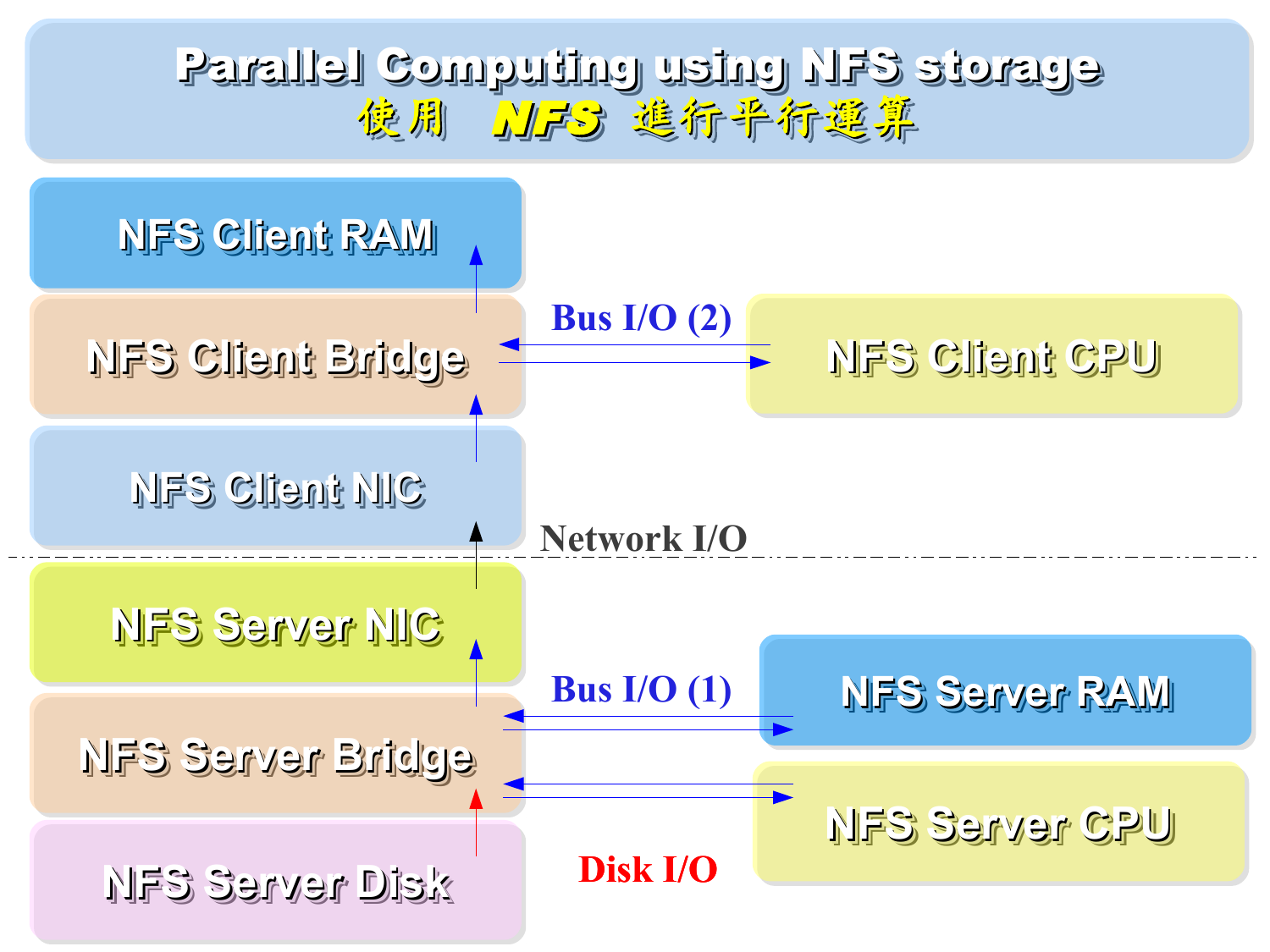#### Parallel Computing using HDFS Parallel Computing using HDFS 使用 HDFS 進行平行運算 使用 HDFS 進行平行運算

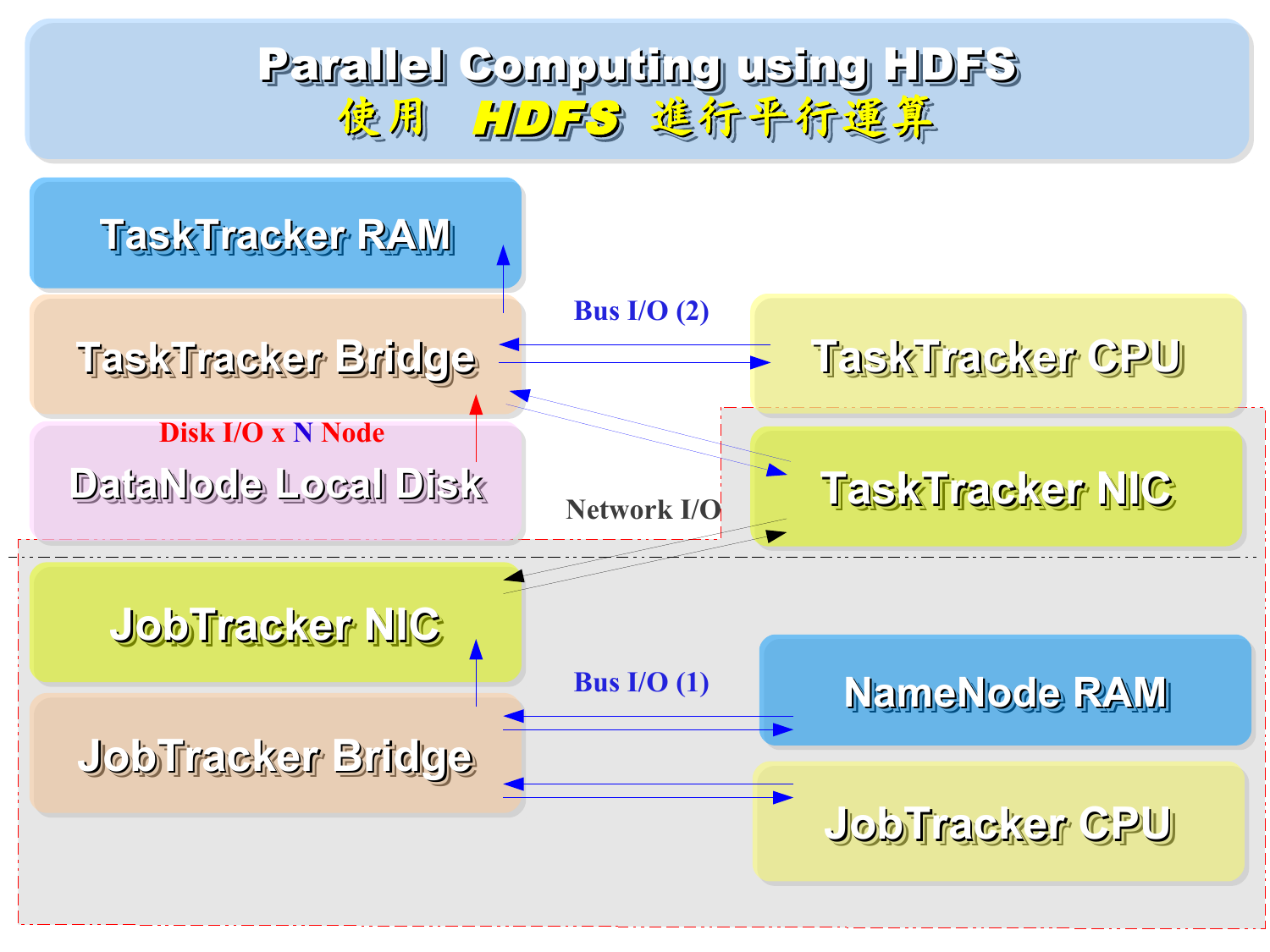### How HDFS manage data ... HDFS 如何管理資料 ...

**HDFS Architecture** 

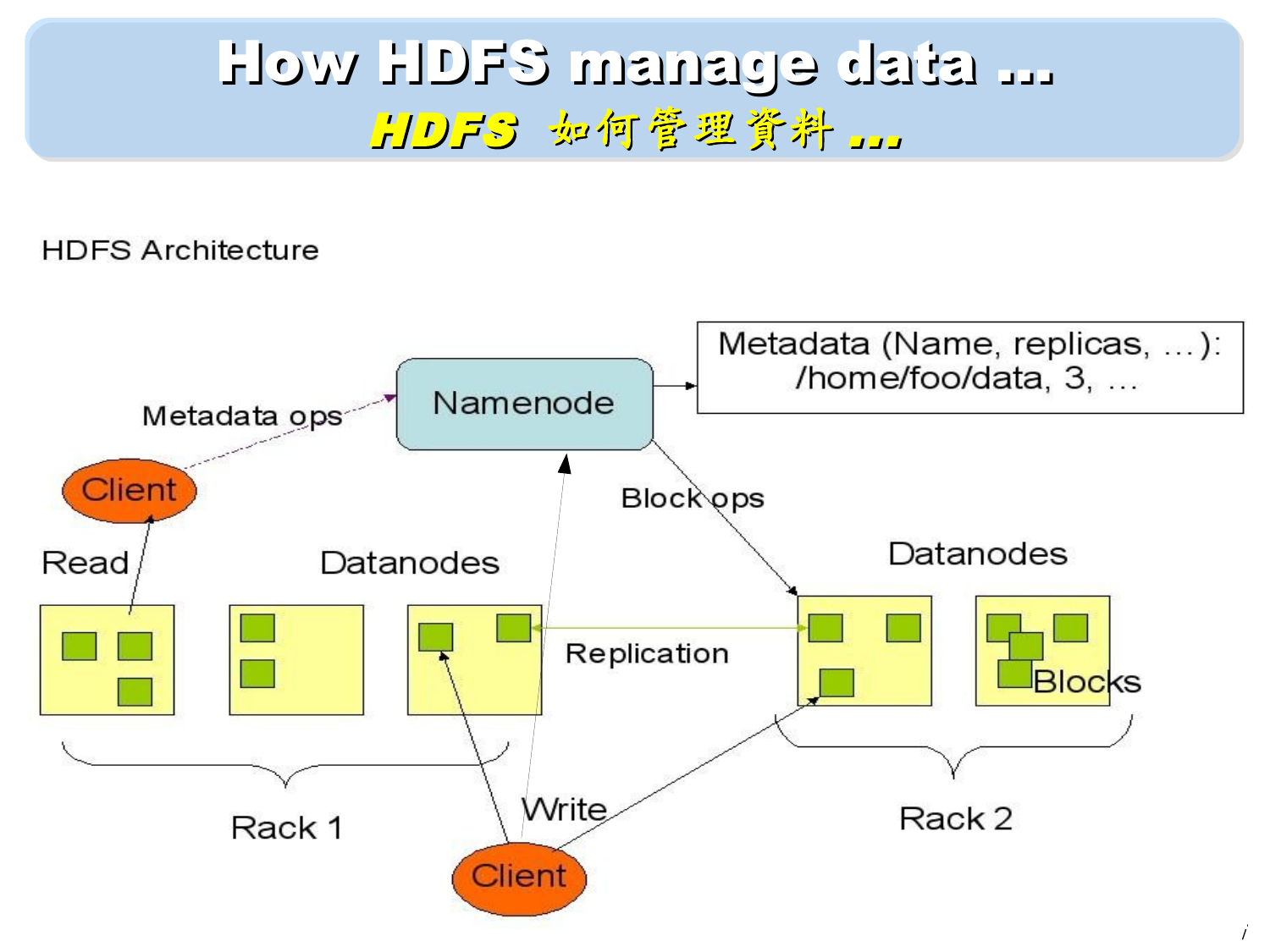### How does HDFS work ... HDFS 如何運作 ...

**Namenode (the master)**

**Path and Filename** – **Replication** , blocks

**name:/users/joeYahoo/myFile** - copies:2, blocks:{1,3} **name:/users/bobYahoo/someData.gzip**, copies:3, blocks:{2,4,5}

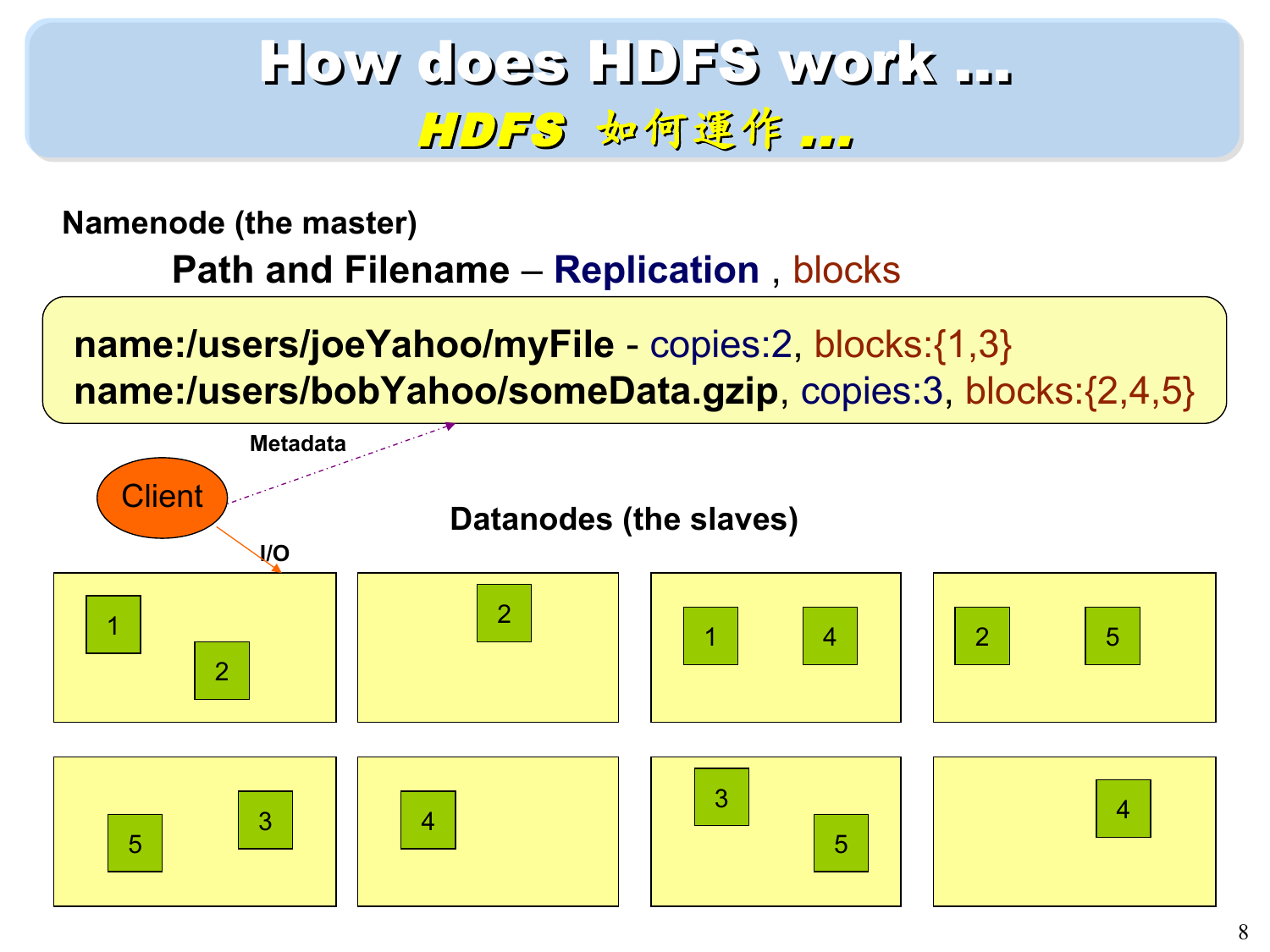### About Data locality ... HDFS 如何達成在地運算 ...

- Increase reliability and read bandwidth
	- robustness : read replication while found any failure
	- $-$  High read bandwith : distribute read ( but increase write bottlenet )

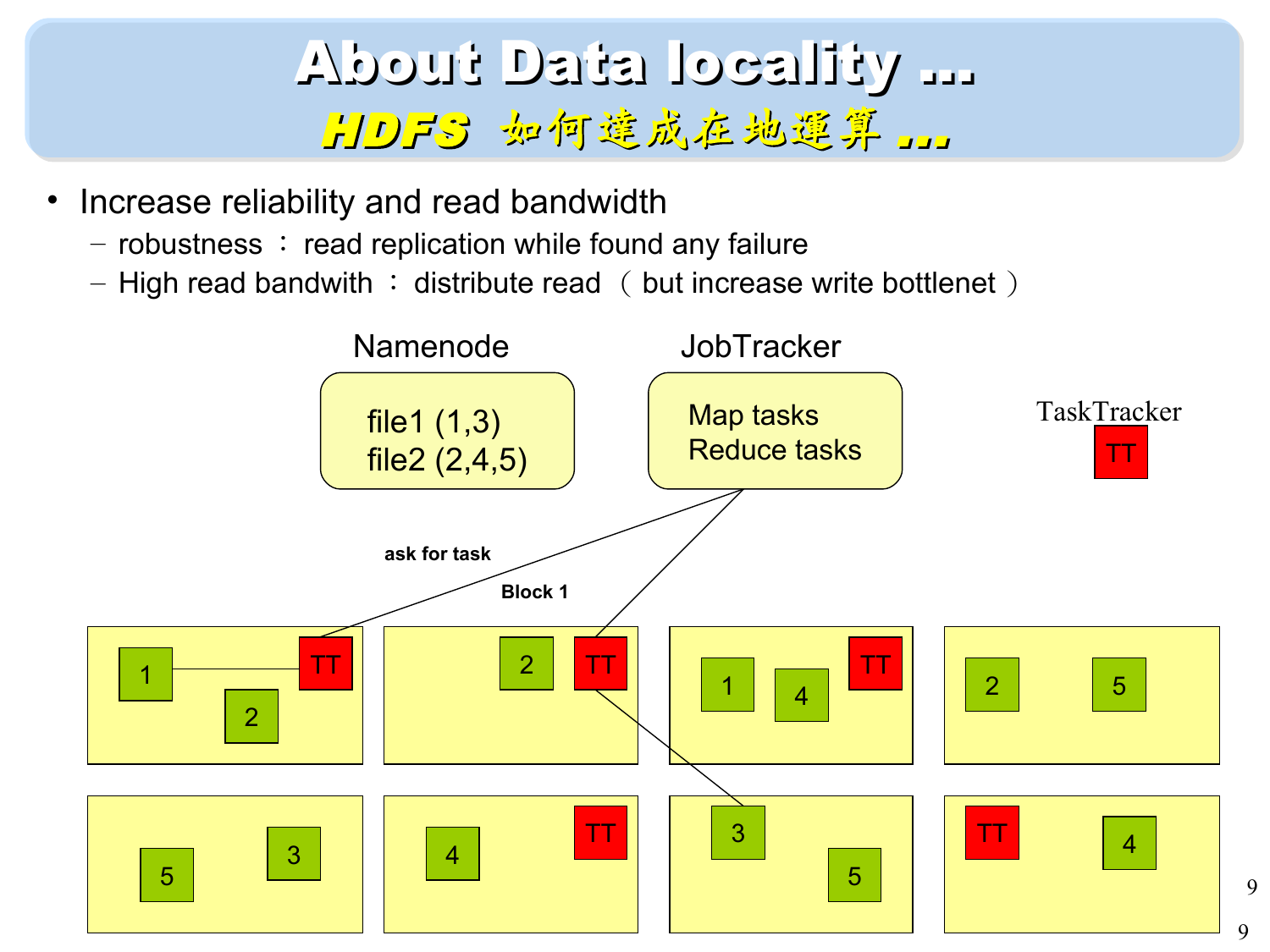### About Fault Tolerance ... HDFS 如何達成容錯機制 ...

資料崩毀 Data Corrupt

網路或資料 節點失效 Network Fault DataNode Fault

名稱節點錯誤 NameNode Fault

- 資料完整性 Data integrity
	- checked with CRC32
	- 用副本取代出錯資料
	- Replcae corrupt block with replication one
- Heartbeat
	- Datanode send heartbeat to Namenode
	- **Metadata** 
		- FSImage 、 Editlog 為核心印象檔及日誌檔
		- FSImage core file system mapping image
		- Editlog like. SQL transaction log
		- 多份儲存,當名稱節點故障時可以手動復原
		- Multiple backups of FSImage and Editlog
		- Manually recovery while NameNode Fault

10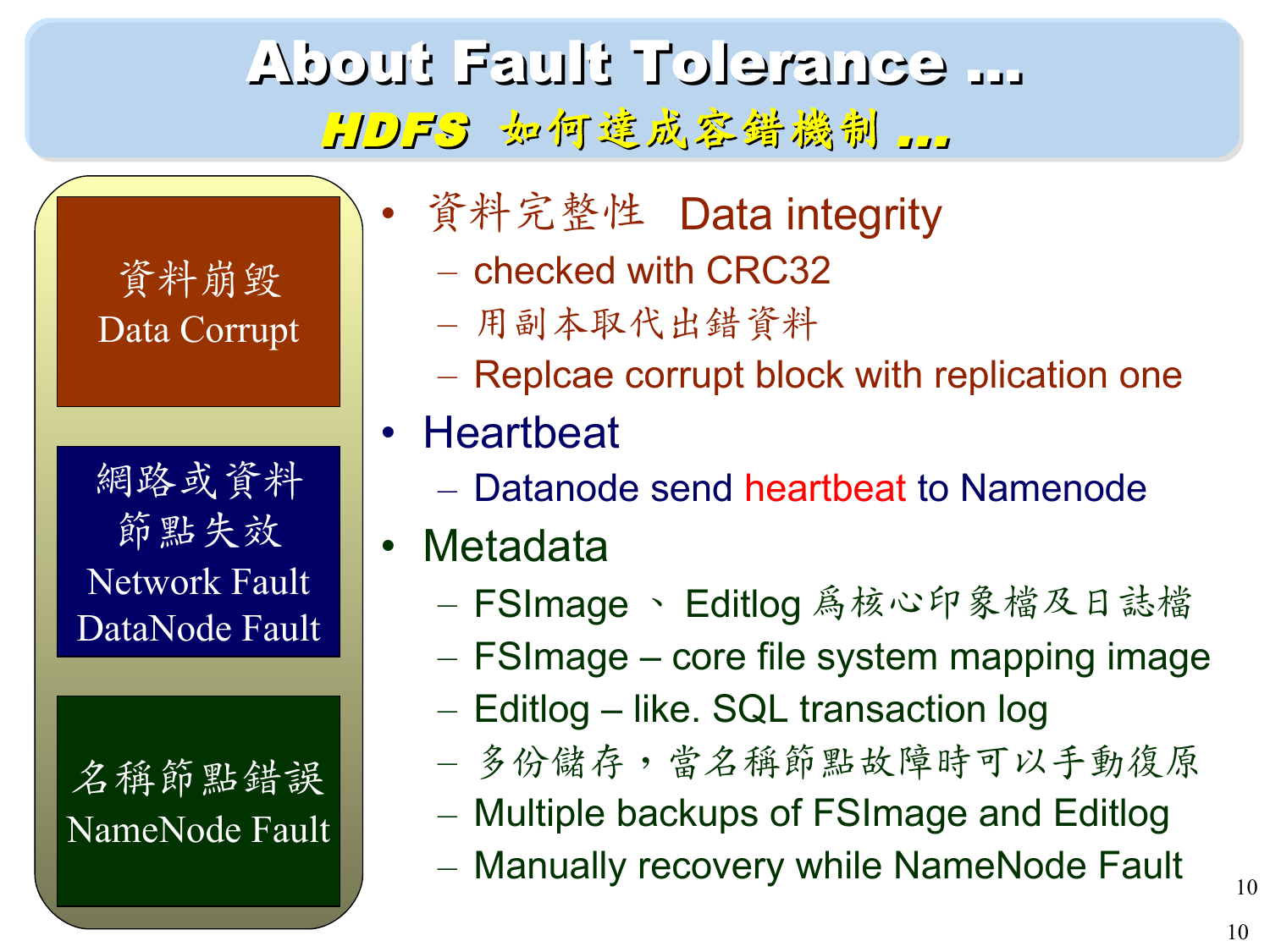Coherency Model and Performance of HDFS 11075 的一致性機制與效能 ...

- 檔案一致性機制 **Coherency model of files**
	- 刪除檔案\新增寫入檔案\讀取檔案皆由名稱節點負責
	- NameNode handle the operation of write, read and delete.
- 巨量空間及效能機制 **Large Data Set and Performance**
	- 預設每個區塊大小以 64MB 為單位
	- By default, the block size is 64MB
	- 大區塊可提高存取效率
	- Bigger block size will enhance read performance
	- 檔案有可能大過一顆磁碟
	- Single file stored on HDFS might be larger than single physical disk of DataNode.
	- 區塊均勻散佈各節點以分散讀取流量
	- Fully distributed blocks increase throughput of reading.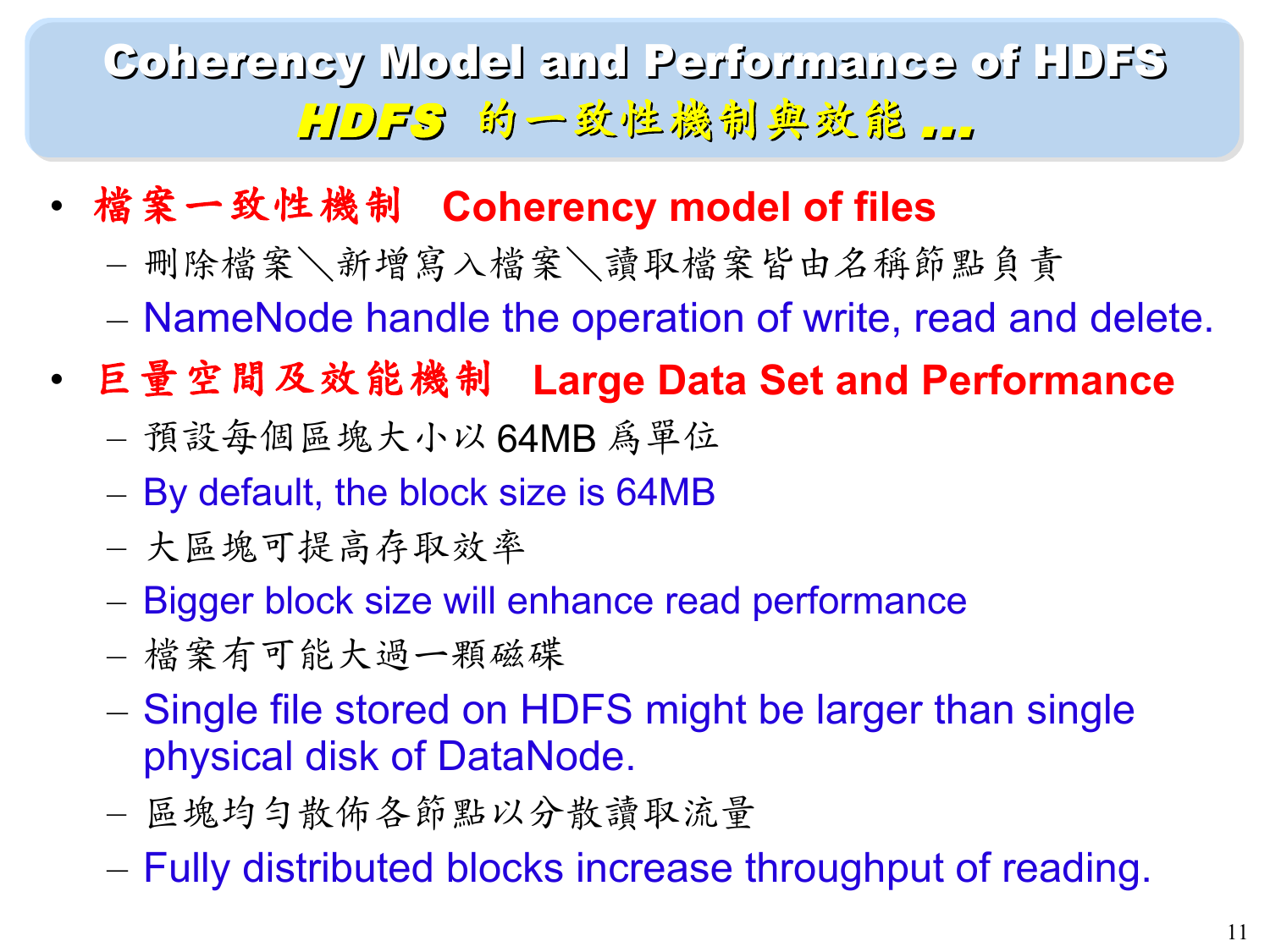#### POSIX like HDFS commands 與 POSIX相似的操作指令 ...

```
jazz@hadoop:~$ hadoop fs
Usage: java FsShell
              \lceil -1s \rceil\lceil - \text{lsr} \rceil\lceil-du <path>]
               \lceil-dus <path>]
               \lceil-count\lceil-q\rceil <path>\rceil\lceil-mv <src> <dst>\rceil\lceil-cp <src> <dst>\rceil\lceil-rm \leqpath>]
               \lceil-rmr \leqpath>]
               \lceil-expunge]
               [-put <localsrc> ... <dst>]
               [-copyFromLocal <localsrc> ... <dst>]
               [-moveFromLocal <localsrc> ... <dst>]
              [-get [-ignoreCrc] [-crc] <src> <localdst>]
               [-getmerge <src> <localdst> [addnl]]
               \lceil-cat \langlesrc>]
               \lceil-text \leqrc>]
               [-copyToLocal [-ignoreCrc] [-crc] <src> <localdst>]
               [-moveToLocal [-crc] <src> <localdst>]
               \lceil-mkdir <path>]
               \lceil-setrep \lceil -R \rceil \lceil -w \rceil <rep> <path/file>]
               \lceil-touchz <path>]
               \lceil-test -\lceilezd\rceil <path>\rceil[-stat [format] <path>]
               \lceil-tail \lceil-f\rceil <file>\rceil[-\text{chmod }[-R] <MODE[, \text{MODE}]... | OCTALMODE> PATH...]
               \lceil-chown \lceil -R \rceil \lceil OWNER]\lceil: \lceil GROUP]] PATH...
               [-charp F-R] GROUP PATH...
               \lceil -help \lceilcmd\rceil
```